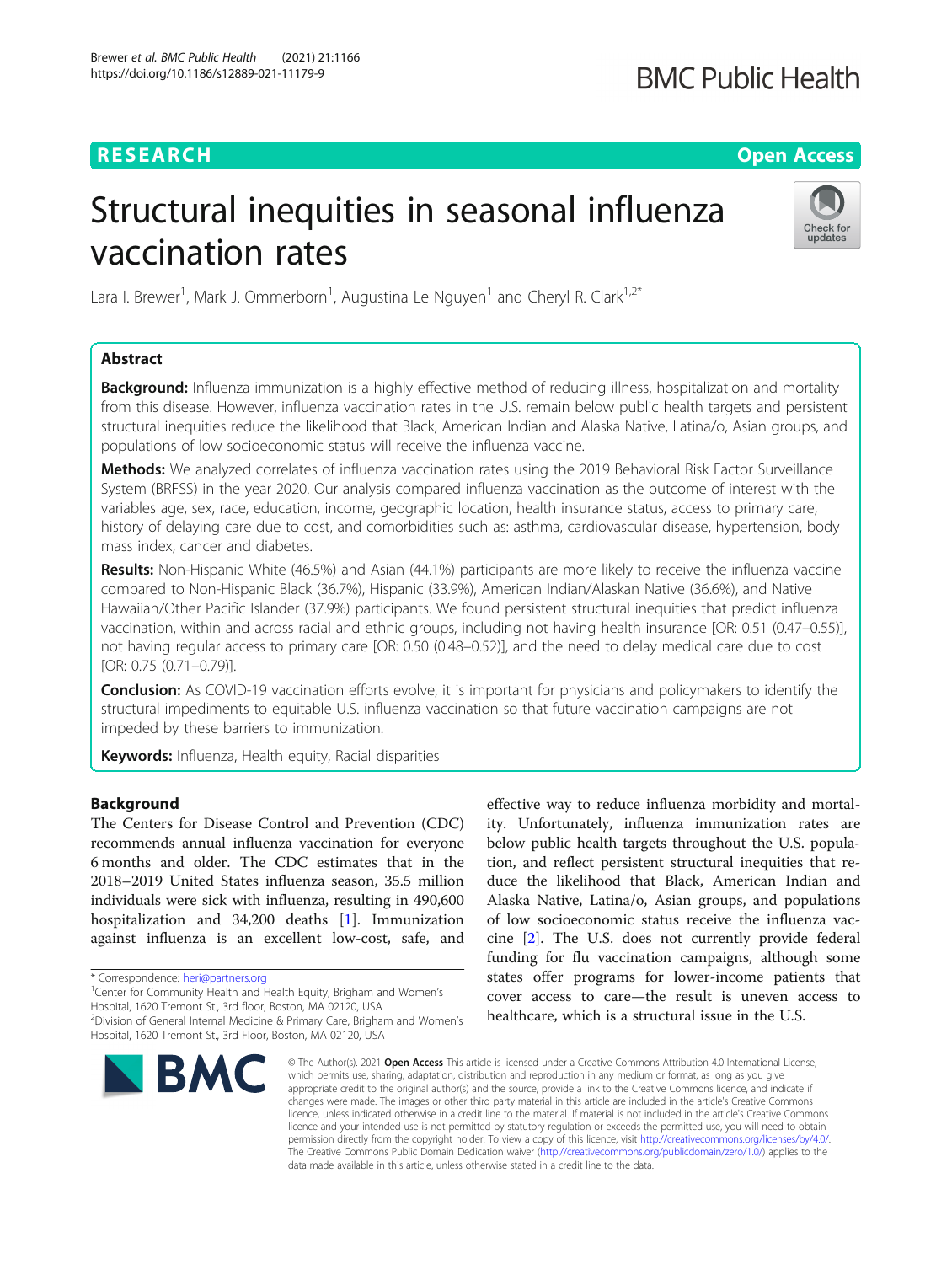Past literature has highlighted the impact of factors such as insurance coverage  $[3]$  $[3]$ , accessibility of flu vaccine [\[4](#page-11-0)], education level [[5](#page-11-0), [6](#page-11-0)], income [\[6](#page-11-0)], employment status [[5\]](#page-11-0), housing segregation [\[7](#page-11-0)], and rurality on racial and ethnic disparities in influenza immunization rates in the U.S. [\[8](#page-11-0)] The persistence of these associations with vaccination rates reflects structural inequities and structural racism that should be addressed to reduce inequities in influenza mortality.

Structural racism impacts individual and population health through domains including, but not limited to unequal access to and provision of medical care [[9\]](#page-11-0). The National Academy of Medicine's compendium, "Unequal Treatment" describes several specific structural factors that contribute to disparities in care between racial and ethnic groups in the U.S., including fragmentation of healthcare systems that leave Black, Indigenous, Latina/o and Asian groups uninsured, or placed within lower-cost health plans that may lead to less access to primary care clinicians, and a lower ability to afford care due to cost [[10\]](#page-11-0). The World Health Organization (WHO) frames the persistence of racial and ethnic disparities in access to clinicians, inadequate payment for care and delayed care due to cost as structural inequities that represent remediable choices within health systems, with deleterious consequences for marginalized groups [[11](#page-11-0)].

In this analysis, we use data from the 2019 Behavioral Risk Factor Surveillance System (BRFSS) survey to examine racial and ethnic inequities in influenza vaccination uptake, and to estimate the contribution of three specific structural factors, insurance status, having a primary care doctor, and delayed care due to cost to differences in influenza vaccination uptake within and across racial/ethnic groups in the U.S.

## **Methods**

#### Data

We examined data from the 2019 BRFSS [\[12\]](#page-11-0). The BRFSS is an annual cross-sectional random digit-dialed telephone survey of the United States civilian population aged 18 years and older which asks about health conditions and behaviors. The survey is administered annually by the CDC and state health departments in each of the 50 United States, the District of Columbia and select U.S. territories. The CDC uses raking weights to produce population estimates that adjust for survey noncoverage, non-response, and the probability of being sampled given the geographic location, age, race, and sex of the participant [[13\]](#page-11-0).

#### Variables

Our outcome of interest was influenza vaccination in the past 12 months, which was assessed via the survey question, "During the past 12 months, have you had

either a flu vaccine that was sprayed into your nose or injected into your arm?"

Age and binary sex were assessed via survey questions. Race/ethnicity was self-reported in the following categories: non-Hispanic White (NH-White), non-Hispanic Black (NH-Black), Hispanic, other race, Asian, American Indian/Alaska Native, multiracial, and Native Hawaiian/other Pacific Islander. Education level was assessed from the following question, "What is the highest grade or year of school you have completed?" Income was assessed via the question, "Is your annual income from all sources: less than \$10, 000, or \$10,000 to less than \$15,000, or \$15,000 to less than \$20,000, or \$20,000 to less than \$25,000, or \$25,000 to less than \$35,000, or \$35,000 to less than \$50,000, or \$50,000 to less than \$75,000, or \$75,000 or more." Health insurance status was determined from the question, "Do you have any kind of health care coverage, including health insurance, prepaid plans such as HMOs, or government plans such as Medicare, or Indian Health Service?" We used the following survey question to determine if someone had a primary care doctor, "Do you have one person you think of as your personal doctor or health care provider?" Delayed care due to cost was determined using the survey question, "Was there a time in the last 12 months when you needed to see a doctor but could not because of cost?" We examined geographic data by state divisions defined by the U.S. Census.

Additionally, we examined BRFSS questions on comorbidities including asthma, cardiovascular disease (CVD), hypertension, body mass index (BMI), cancer, and diabetes. Asthma diagnosis was determined by the question, "Has a doctor, nurse, or other health professional ever told you that you had asthma?" CVD diagnosis was determined by the question, "Has a doctor, nurse, or other health professional ever told you that you had angina or coronary heart disease?" Hypertension was determined using the question, "Have you ever been told by a doctor, nurse or other health professional that you have high blood pressure?" BMI was calculated from each participant's self-reported height and weight. Cancer diagnosis was determined by the question, "Has a doctor, nurse, or other health professional ever told you that you had skin cancer or any other types of cancer?" Diabetes was determined by the survey question, "Has a doctor, nurse, or other health professional ever told you that you had diabetes?"

#### Data analysis

We restricted our analysis to participants who answered the influenza vaccination question and had complete data for covariates ( $N = 279,590$ ). We also limited our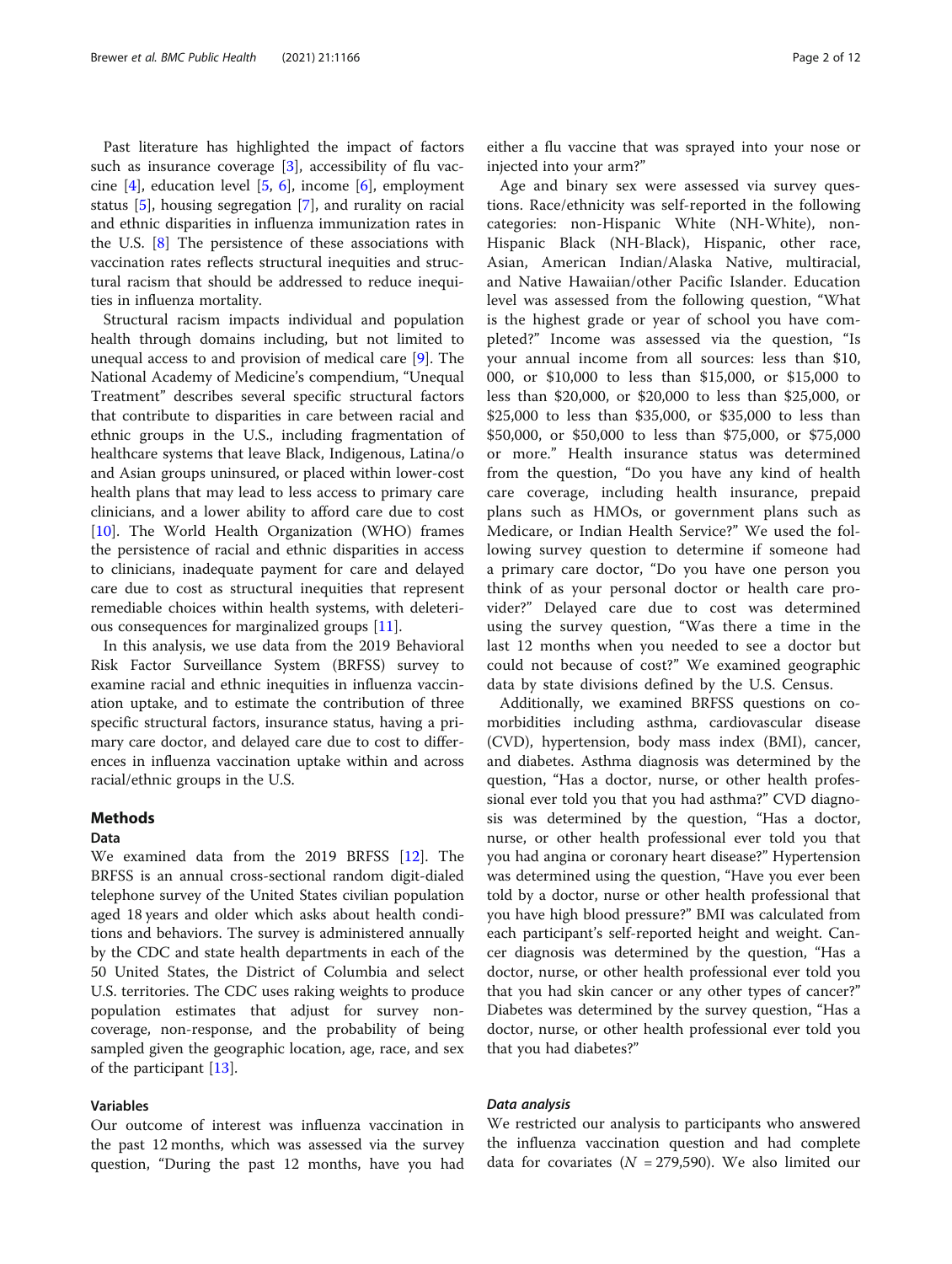analysis to participants in the 50 United States plus the District of Columbia.

We calculated weighted median, interquartile ranges for continuous covariates and weighted percentages for categorical covariates by influenza vaccination status.

To estimate the odds of influenza vaccination we fit fully adjusted logistic regression models for the total population and stratified by race/ethnicity that account for the complex survey design of the data via PROC RLOGIST in SAS-callable (version 9.3, SAS institute, Cary, NC) version of the statistical package SUDAAN (version 11.0.3). Fully adjusted models included the following variables: age, sex, race/ethnicity, education, income, state divisions, health insurance, primary care doctor, delayed care due to cost, asthma, CVD, hypertension, BMI, cancer and diabetes. Tests of statistical significance used two-tailed significance tests at the 0.05 alpha level from Wald F tests calculated in the SUDAAN software to account for the complex survey design.

#### Results

The median age of the cohort was 47 years old and included male (51.5%) and female (48.5%) participants. The cohort was NH-White (65.8%), had some college education (32.0%), had an annual income of \$75,000 or more (38.7%), were from the South Atlantic division (20.0%), had health insurance (88.7%), had a primary care doctor (78.0%), and had not delayed care due to cost (87.3%). The majority of those surveyed did not have asthma (85.2%), CVD (91.5%), hypertension (67.2%), cancer (87.5%), or diabetes (88.6%). More than one-third of the cohort reported weights and heights in the "overweight" BMI category (35.7%) (Table [1\)](#page-3-0).

Participants who received the influenza vaccine were more likely to be older (median age 54 years old, compared to 42 years old for those not vaccinated), and female (46.8% of females vaccinated compared to 39.7% of males vaccinated). Asian (44.1%) and NH-White (46.4%) race/ethnicity groups had a higher percentage of their population receive the influenza vaccine compared to NH-Black (36.6%), Hispanic (34.4%), American Indian/ Alaska native (36.5%), and Native Hawaiian / Other Pacific Islander groups (37.1%). Influenza vaccination uptake was higher in individuals with at least a college degree (52.9%) compared to those with less than a high school education (35.0%) and higher in individuals with an annual income of \$75,000 or more (47.6%) compared to those with an annual income less than \$25,000 (38.7%). Participants in New England had the highest vaccine coverage (49.9%) compared to the West South-Central division which had the lowest (41.0%).

Influenza vaccine uptake was more common among those with comorbidities. Participants with asthma (46.6%), CVD (56.0%), hypertension (52.5%), cancer

(60.2%) and diabetes (57.8%) had higher vaccine uptake than those without (42.6, 42.0, 38.6, 40.7, and 41.3% respectively). Those in the overweight (43.3%) and obese (44.3%) BMI categories were more likely to receive the influenza vaccine compared to those in the underweight (41.9%) category (Table [1\)](#page-3-0).

[Supplemental tables](#page-11-0) show similar descriptive associations of covariates by influenza vaccination within race/ ethnicity groups.

Figure [1](#page-5-0) shows the weighted prevalence of influenza vaccination by structural factors. Individuals who have health insurance (46.3%), have a primary care doctor (48.9%), or do not have delayed care due to cost (45.3%) had higher uptake of influenza vaccination compared to those who did not (18.6, 22.6 and 28.5%, respectively). In Fig. [2](#page-6-0) we see similar trends in the weighted prevalence of influenza vaccination by structural factors, within groups stratified by race/ethnicity. For NH-White, NH-Black, Hispanic, Asian, and American Indian/Alaska Native individuals, those who have health insurance, have a primary care doctor, or do not have delayed care due to cost had higher uptake of influenza vaccination compared to those who did not. For Native Hawaiian/other Pacific Islanders, those who have health insurance or have a primary care doctor had a higher uptake of influenza vaccination compared to those who did not.

In weighted logistic regression models predicting influenza vaccination (Table [2](#page-7-0)), after adjusting for covariates, older participants were more likely to receive the influenza vaccine [OR: 1.01 (1.01, 1.02)]. Males [OR: 0.81 (0.78, 0.83)] were less likely to receive the influenza vaccine than females. NH-Black individuals [OR: 0.75 (0.71, 0.79)], and American Indian/Alaska Natives [OR: 0.76 (0.66, 0.88)] were less likely to receive the influenza vaccine compared to NH-White individuals. Individuals without health insurance [OR: 0.52 (0.48, 0.56)], without a primary care doctor [OR: 0.52 (0.50, 0.55)] or who had delayed medical care due to cost [OR: 0.71 (0.67, 0.75)] were less likely to receive the influenza vaccine. Individuals with less than high school education [OR: 0.57 (0.53, 0.62)] were less likely to receive the influenza vaccine compared to those with a college degree or more. The lowest income group, less than \$25,000 [OR: 0.94 (0.90, 0.99)], was less likely to receive the influenza vaccine than the highest income group, \$75,000 or more. All the divisions except for the Middle Atlantic and West North Central were less likely to receive the influenza vaccine compared to individuals in the New England division. Individuals with asthma [OR: 1.20 (1.15, 1.26)], CVD [OR: 1.13 (1.07, 1.19)], hypertension [OR: 1.25 (1.21, 1.30)], cancer [OR: 1.34 (1.28, 1.40)], or diabetes [OR: 1.40 (1.33, 1.47)] were all more likely to receive the influenza vaccine compared to those without these comorbidities.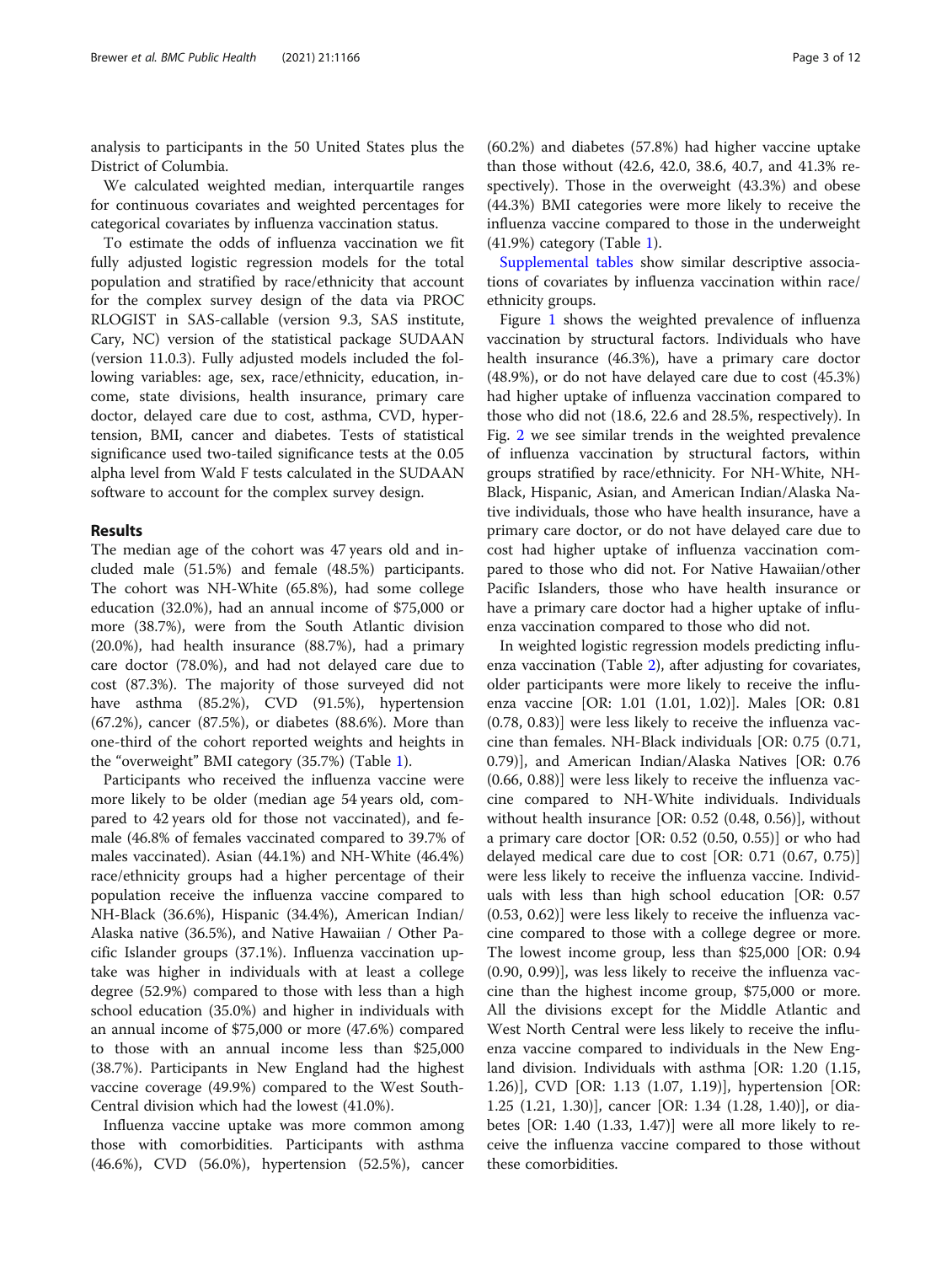<span id="page-3-0"></span>N (weighted  $%$ )<sup>b</sup>  $N = 279,590$  Total Percentage who Received Influenza Vaccine Did not Receive Influenza Vaccine P value Age, median (IQR) 47 (47, 47) 54 (54, 54) 42 (42, 43) 42 (42, 43) 42 (42, 43) Sex < 0.001 Female 144,515 (48.5) 77,208 (46.8) 67,307 (53.3) Male 135,075 (51.5) 63,099 (39.7) 71,976 (60.3) Race  $< 0.001$ NH-White 221,628 (65.8) 116,332 (46.4) 105,296 (53.6) NH-Black 20,555 (11.3) 8757 (36.6) 11,798 (63.4) Hispanic 18,896 (14.9) 7116 (34.4) 11,780 (65.6) Other race 1871 (0.5) 786 (36.7) 1085 (63.3) Asian 5516 (5.0) 2594 (44.1) 2922 (55.9) American Indian / Alaska Native 4439 (1.0) 1930 (36.5) 2509 (63.5) Multiracial 5728 (1.4) 2425 (39.6) 3303 (60.4) Native Hawaiian / Other Pacific Islander 957 (0.2) 367 (37.1) 590 (62.9) Education < 0.001 Less than high school 15,832 (10.4) 6327 (35.0) 9505 (65.0) High school graduate 70,399 (26.5) 30,613 (37.0) 39,786 (63.0) Some college 79,372 (32.0) 37,675 (41.5) 41,697 (58.6) College graduate or more 113,987 (31.1) 65,692 (52.9) 48,295 (47.1) Income < 0.001 < \$25,000 64,505 (23.4) 28,849 (38.7) 35,656 (61.3) \$25 – \$49,999 66,918 (22.4) 32,325 (40.5) 34,593 (59.5) \$50 – \$74,999 46,251 (15.4) 23,425 (42.7) 22,826 (57.3)  $\geq$  \$75,000 101,916 (38.7) 55,708 (47.6) 46,208 (52.5)  $\mathsf{Divisions}^\mathsf{c}$   $<$  0.001  $\mathsf{A}$ New England 30,529 (4.5) 17,032 (49.9) 17,032 (49.9) 13,497 (50.1) Middle Atlantic 13,740 (10.0) 7023 (46.5) 6717 (53.5) East North Central 30,472 (15.9) 14,916 (41.5) 15,556 (58.5) West North Central 51,465 (7.0) 26,979 (46.9) 24,486 (53.1) South Atlantic 49,743 (20.0) 25,157 (43.1) 24,586 (56.9) East South Central 17,111 (5.8) 8091 (41.2) 9020 (58.9) West South Central 19,033 (12.0) 9384 (41.0) 9649 (59.0) Mountain 38,722 (7.7) 18,258 (41.4) 20,464 (58.6) Pacific 28,775 (17.1) 13,467 (42.4) 15,308 (57.6) Health Insurance < 0.001 Yes 258,317 (88.7) 135,989 (46.3) 122,328 (53.7) No 21,273 (11.3) 4318 (18.6) 16,955 (81.4) Primary Care Doctor  $< 0.001$ Yes 234,026 128,929 (48.9) 105,097 (51.1)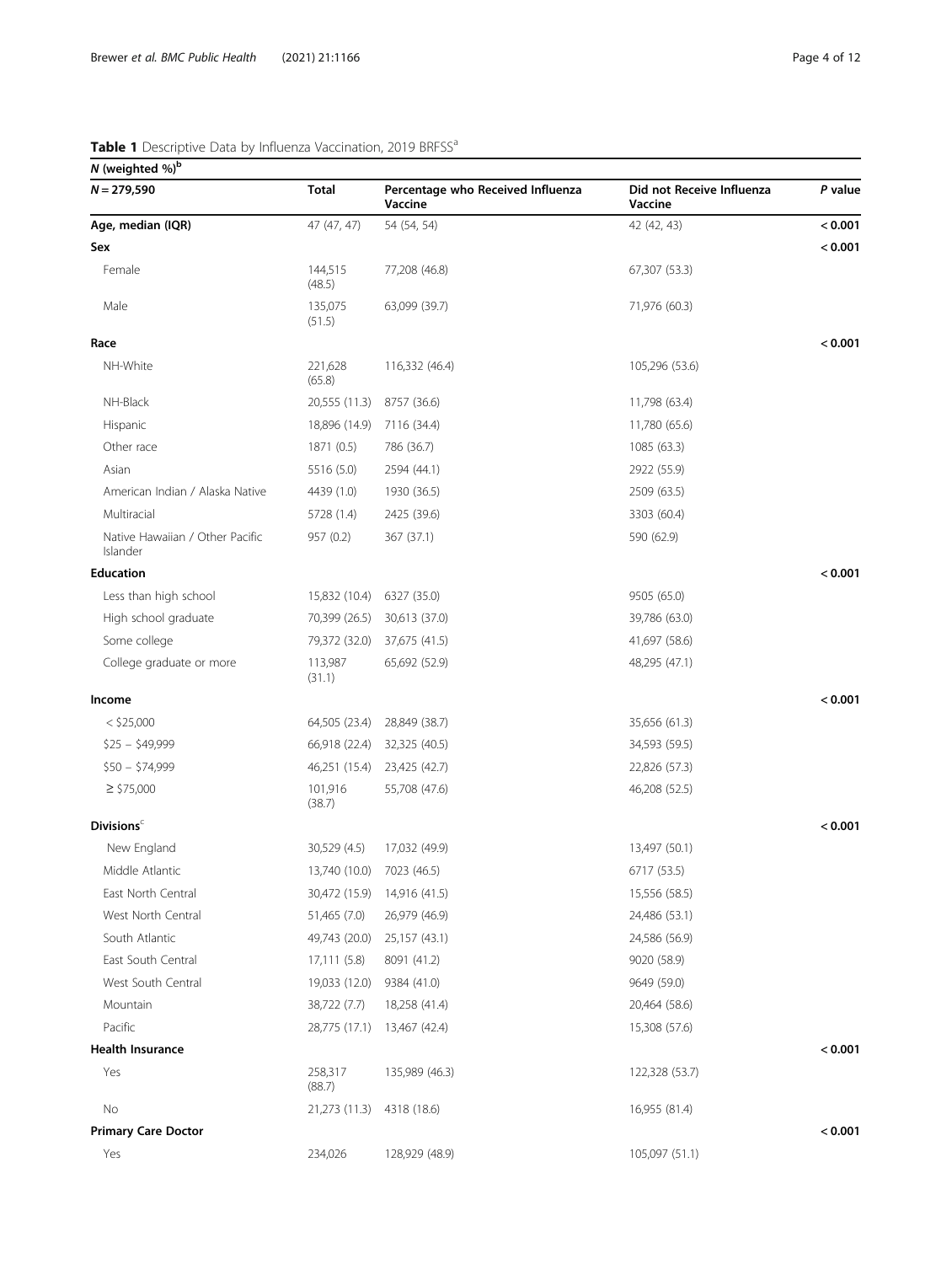| N (weighted %) <sup>b</sup> |                   |                                              |                                      |         |
|-----------------------------|-------------------|----------------------------------------------|--------------------------------------|---------|
| $N = 279,590$               | <b>Total</b>      | Percentage who Received Influenza<br>Vaccine | Did not Receive Influenza<br>Vaccine | P value |
|                             | (78.0)            |                                              |                                      |         |
| No                          | 45,564 (22.0)     | 11,378 (22.6)                                | 34,186 (77.4)                        |         |
| Delayed Care due to Cost    |                   |                                              |                                      | < 0.001 |
| No                          | 251,177<br>(87.3) | 130,907 (45.3)                               | 120,270 (54,7)                       |         |
| Yes                         | 28,413 (12.7)     | 9400 (28.5)                                  | 19,013 (71.5)                        |         |
| Asthma                      |                   |                                              |                                      | < 0.001 |
| $\rm No$                    | 240,107<br>(85.2) | 119,322 (42.6)                               | 120,785 (57.5)                       |         |
| Yes                         | 39,483 (14.8)     | 20,985 (46.6)                                | 18,498 (53.4)                        |         |
| <b>CVD</b>                  |                   |                                              |                                      | < 0.001 |
| No                          | 247,031<br>(91.5) | 120,489 (42.0)                               | 126,542 (58.1)                       |         |
| Yes                         | 32,559 (8.5)      | 19,818 (56.0)                                | 12,741 (44.0)                        |         |
| Hypertension                |                   |                                              |                                      | < 0.001 |
| No                          | 166,058<br>(67.2) | 74,164 (38.6)                                | 91,894 (61.4)                        |         |
| Yes                         | 113,532<br>(32.8) | 66,143 (52.5)                                | 47,389 (47.5)                        |         |
| <b>BMI</b>                  |                   |                                              |                                      | < 0.001 |
| Normal/underweight          | 87,245 (32.5)     | 42,587 (41.9)                                | 44,658 (58.1)                        |         |
| Overweight                  | 100,609<br>(35.7) | 50,953 (43.3)                                | 49,656 (56.7)                        |         |
| Obese                       | 91,736 (31.8)     | 46,767 (44.3)                                | 44,969 (55.7)                        |         |
| Cancer                      |                   |                                              |                                      | < 0.001 |
| No                          | 228,301<br>(87.5) | 107,429 (40.7)                               | 120,872 (59.3)                       |         |
| Yes                         | 51,289 (12.5)     | 32,878 (60.2)                                | 18,411 (39.8)                        |         |
| <b>Diabetes</b>             |                   |                                              |                                      | < 0.001 |
| $\rm No$                    | 240,133<br>(88.6) | 115,718 (41.3)                               | 124,415 (58.8)                       |         |
| Yes                         | 39,457 (11.4)     | 24,589 (57.8)                                | 14,868 (42.2)                        |         |

#### Table 1 Descriptive Data by Influenza Vaccination, 2019 BRFSS<sup>a</sup> (Continued)

Notes: Boldface indicates statistical significance  $p < 0.05$ <br><sup>a</sup> Includes data from the 2019 BRFSS annual survey. Analysis excludes US territories

 $<sup>b</sup>$  Data represents N (weighted percentage) unless otherwise noted</sup>

<sup>c</sup> West North Central division includes: Iowa, Kansas, Minnesota, Missouri, Nebraska, North Dakota, and South Dakota. New England division includes: Connecticut, Maine, Massachusetts, New Hampshire, Rhode Island, and Vermont. Middle Atlantic includes: New Jersey, New York, and Pennsylvania. South Atlantic division includes: Delaware, District of Columbia, Florida, Georgia, Maryland, North Carolina, South Carolina, Virginia, and West Virginia. Mountain division includes: Arizona, Colorado, Idaho, New Mexico, Montana, Utah, Nevada, and Wyoming. Pacific division includes: Alaska, California, Hawaii, Oregon, and Washington. East North Central division includes: Indiana, Illinois, Michigan, Ohio, and Wisconsin. East South Central division includes: Alabama, Kentucky, Mississippi, and Tennessee. West South Central division includes: Arkansas, Louisiana, Oklahoma, and Texas

When stratifying models for NH-White individuals, males [OR: 0.79 (0.77, 0.82)], those with less than a high school education [OR: 0.42 (0.38, 0.46)], with less than \$25,000 annual income [OR: 0.89 (0.84, 0.93)], without a primary care doctor [OR: 0.49 (0.47, 0.52)], without health insurance [OR: 0.41 (0.38, 0.44)], or had delayed medical care due to cost [OR: 0.73 (0.68, 0.77)] were less likely to receive the influenza vaccine. NH-White individuals with asthma [1.20 (1.14, 1.26)], CVD [1.13 (1.07, 1.20)], hypertension [1.27 (1.23, 1.32)], cancer [1.33 (1.27, 1.39)], or diabetes [1.42 (1.34, 1.50)] had higher vaccine uptake than those without (Table [3\)](#page-9-0). For NH-Black individuals, males [OR: 0.88 (0.79, 0.98)], those with less than a high school education [OR: 0.75 (0.60, 0.93)], without a primary care doctor [OR: 0.53 (0.45, 0.63)], and without health insurance [OR: 0.61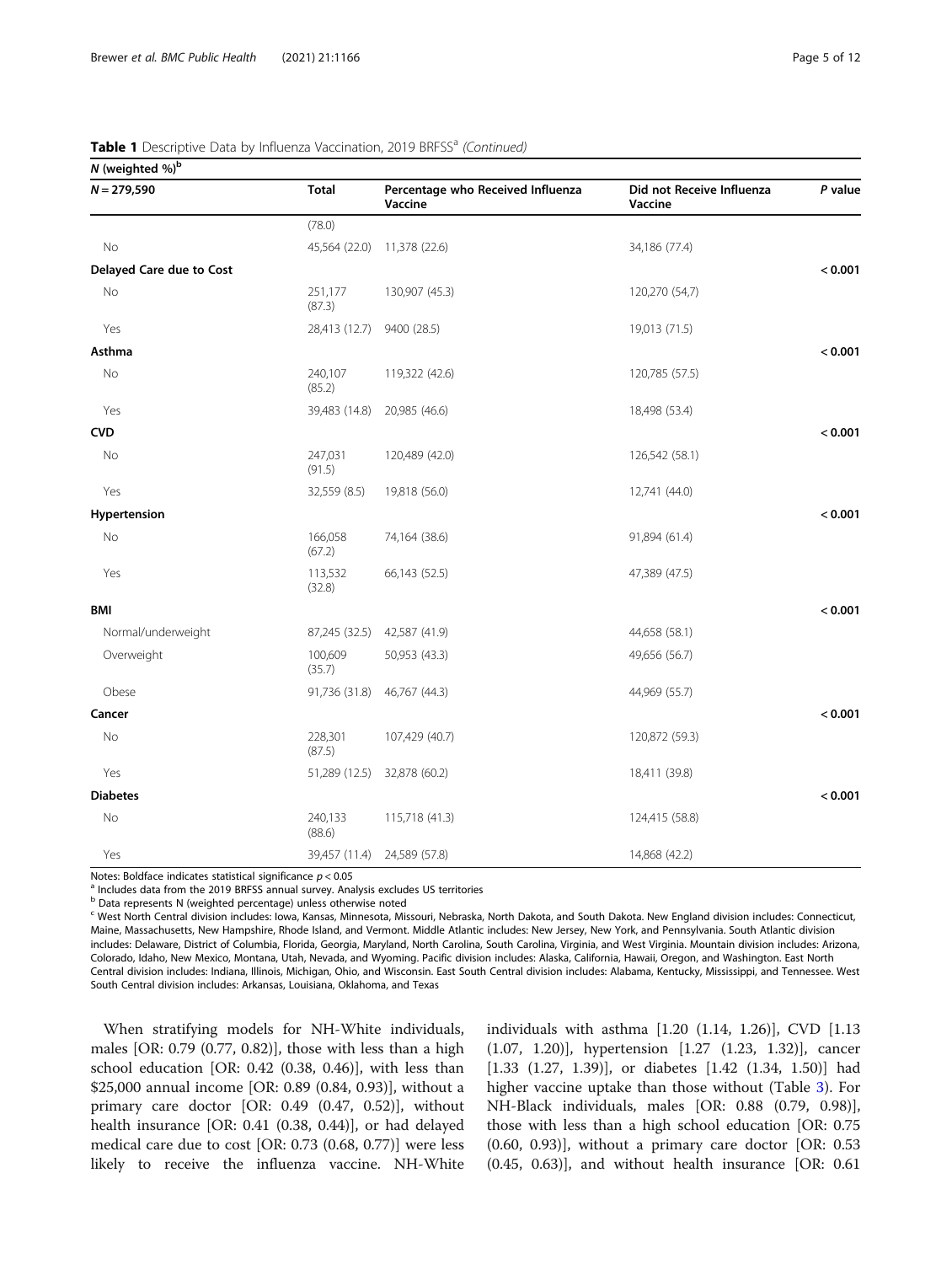<span id="page-5-0"></span>

(0.49, 0.76)] were less likely to receive the influenza vaccine. NH-Black individuals with asthma [1.29 (1.12, 1.50)], hypertension [1.28 (1.14, 1.44)], cancer [1.49 (1.24, 1.80)], or diabetes [1.51 (1.32, 1.73)] had higher vaccine uptake than those without. For Hispanic individuals, males [OR: 0.80 (0.71, 0.91)], those with less than a high school education [OR: 0.79 (0.65, 0.96)], without a primary care doctor [OR: 0.54 (0.47, 0.63)], without health insurance [OR: 0.59 (0.50, 0.69)], or had delayed medical care due to cost [OR: 0.65 (0.55, 0.76)] were less likely to receive the influenza vaccine. Hispanic individuals with asthma [OR: 1.23 (1.04, 1.45)], cancer [OR: 1.28 (1.00, 1.64)], or diabetes [OR: 1.30 (1.09, 1.56)] had higher vaccine uptake than those without. For Asian individuals, those without a primary care doctor [OR: 0.56 (0.42, 0.74)], and without health insurance [OR: 0.63 (0.40, 0.99)] were less likely to receive the influenza vaccine. For American Indian/Alaska Natives models, males [OR:  $0.72$  (0.55, 0.93)], those without a primary care doctor [OR: 0.60 (0.45, 0.81)], and without health insurance [OR: 0.45 (0.28, 0.71)] were less likely to receive the influenza vaccine. American Indian/Alaska Natives individuals with asthma [OR: 1.56 (1.08, 2.25)] had higher vaccine uptake than those without. For Native Hawaiian/other Pacific Islander individuals, those without a primary care doctor [OR: 0.23 (0.12, 0.44)] were less likely to receive the influenza vaccine than those without.

#### **Discussion**

This analysis illustrates the many structural and associated demographic factors that contribute to seasonal influenza vaccination uptake. The racial and ethnic disparities in influenza vaccine uptake are of particular concern amidst the larger context of persistent health inequities among marginalized groups [\[14\]](#page-11-0).

Structural factors matter when it comes to influenza vaccination rates. Those with less access to preventive health care, as measured by the lack of a primary care doctor, the lack of health insurance, and a history of delaying care due to cost, are also less likely to receive the flu vaccine. The increased likelihood of vaccine uptake among those with comorbidities is likely due to increased contact with the healthcare system for treatment of disease [[5](#page-11-0), [15](#page-11-0)]. These healthcare access factors are further connected to income status, as those in lower income brackets are likewise less likely to receive the flu vaccine. Consistent with other literature, we find that health care access alone does not fully explain vaccination inequities in some groups, particularly among African American/Black survey respondents. A recent study of influenza vaccine uptake among the US Medicare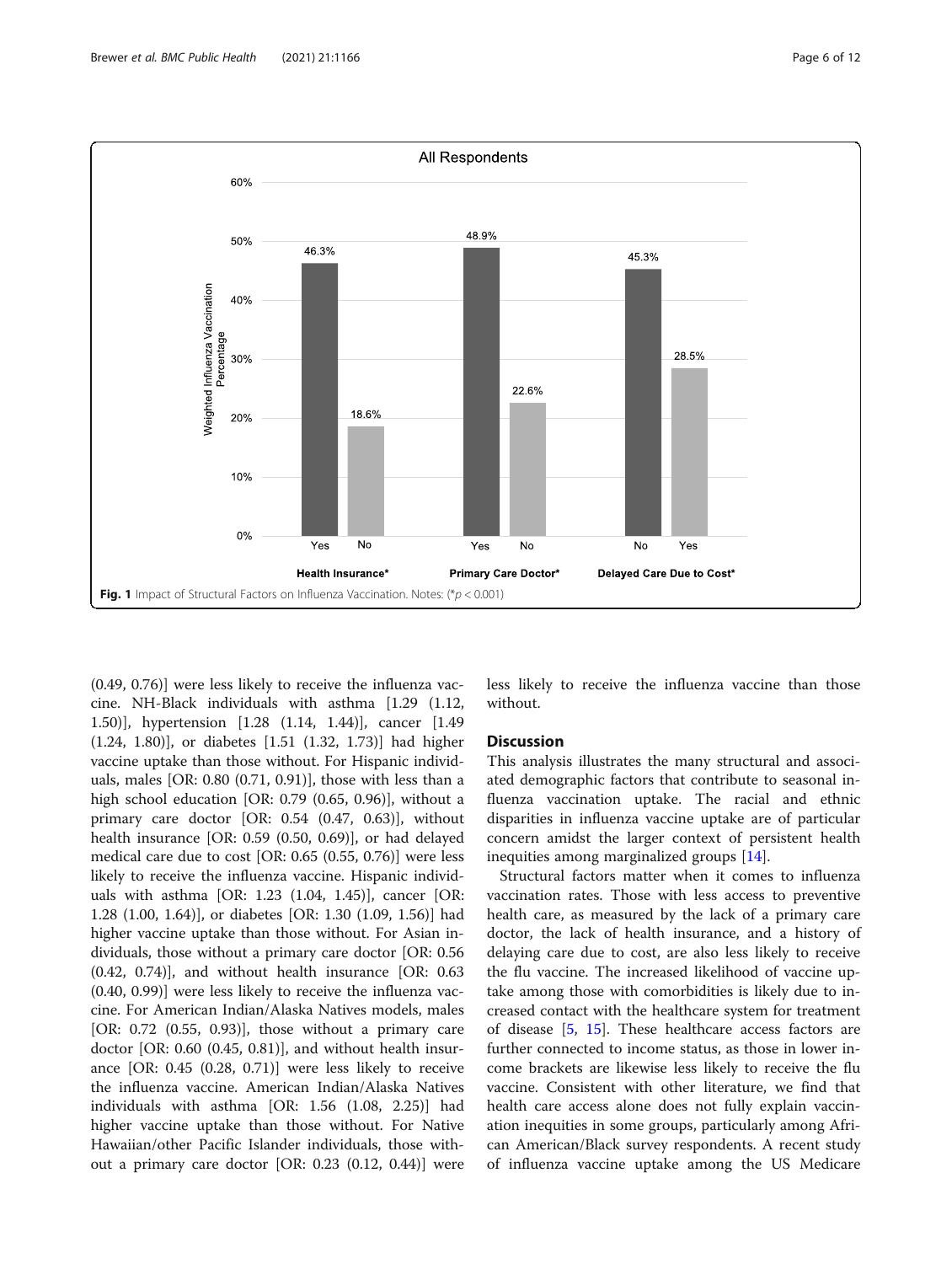<span id="page-6-0"></span>

population found that while vaccine uptake was below recommended levels across the cohort, the racial disparity was persistent [[16\]](#page-11-0). The "Unequal Treatment" model defined by the National Academy of Medicine acknowledges that access to healthcare is indicative of larger structural forces within health care, including provider bias [[10\]](#page-11-0). Importantly, additional structural factors outside of health care, including residential segregation, wealth, employment-related factors, and other

conditions may also contribute [\[11\]](#page-11-0). An examination of these important, broader social and structural inequities are not addressed with these data.

A limitation of these data is that the BRFSS does not have information on attitudes towards influenza vaccination, including concern about side effects [\[6](#page-11-0)], low perception of risk regarding influenza infection, perceived ineffectiveness of the vaccine, [[5\]](#page-11-0) and distrust of physicians [\[6](#page-11-0)], which have been described as contributors to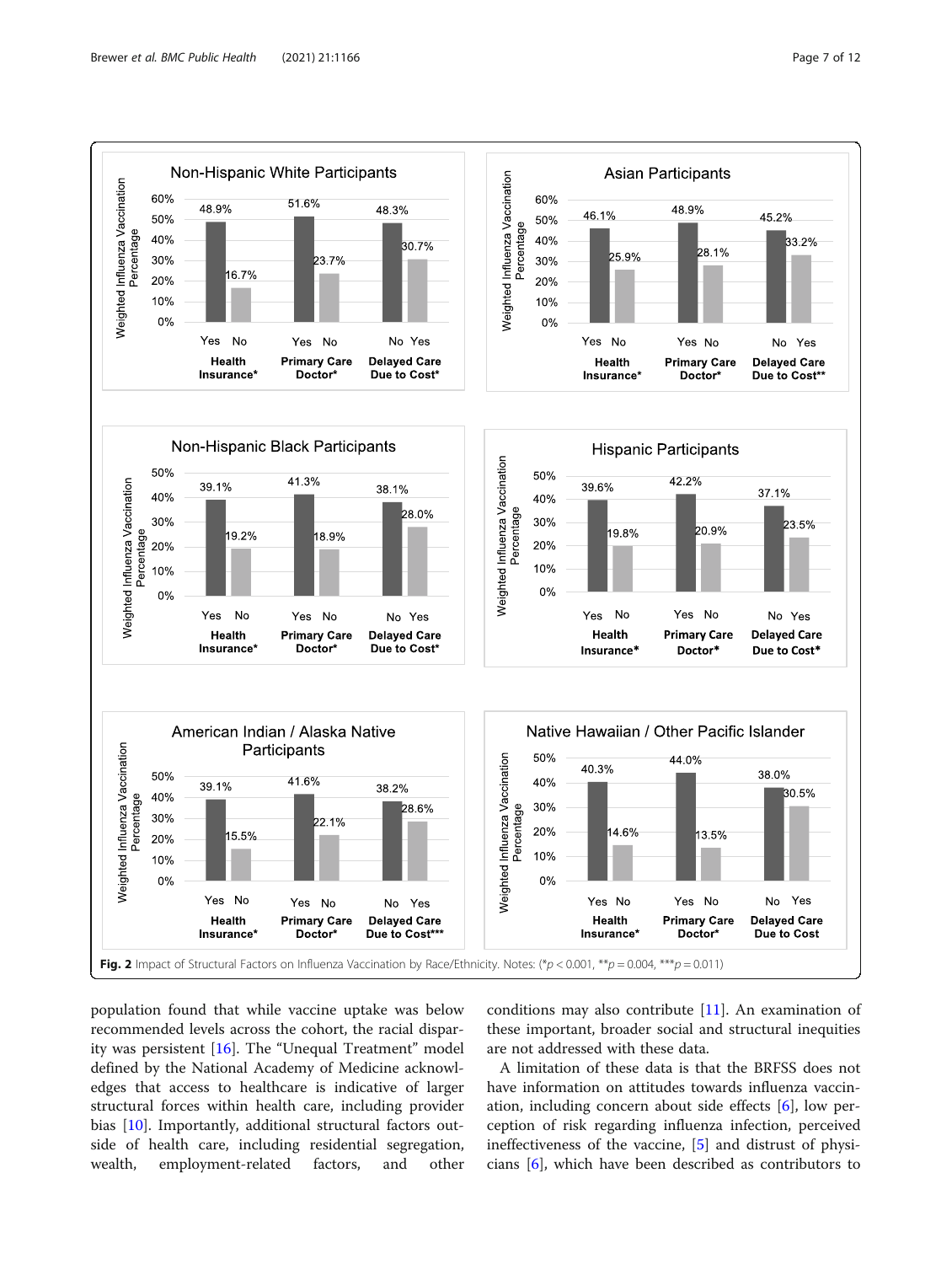## <span id="page-7-0"></span>Table 2 Odds Ratios from Weighted Logistic Regression Predicting Influenza Vaccination, 2019 BRFSS<sup>a</sup>

| Odds Ratio (95% CI) <sup>b</sup>         |                       |         |
|------------------------------------------|-----------------------|---------|
| $N = 279,590$                            | Odds Ratio (95% CI)   | P value |
| Age                                      | 1.01 (1.01, 1.02)     | < 0.001 |
| Sex                                      |                       | < 0.001 |
| Female                                   | 1.00                  |         |
| Male                                     | 0.81 (0.78, 0.83)     |         |
| Race                                     |                       | < 0.001 |
| NH-White                                 | 1.00                  |         |
| NH-Black                                 | 0.75 (0.71, 0.79)     |         |
| Hispanic                                 | 1.02 (0.95, 1.09)     |         |
| Other race                               | 0.75 (0.60, 0.93)     |         |
| Asian                                    | 1.06 (0.94, 1.19)     |         |
| American Indian / Alaska Native          | $0.76$ (0.66, 0.88)   |         |
| Multiracial                              | 0.92 (0.82, 1.02)     |         |
| Native Hawaiian / Other Pacific Islander | $0.87$ (0.65, 1.17)   |         |
| <b>Education</b>                         |                       | < 0.001 |
| Less than high school                    | $0.57$ (0.53, 0.62)   |         |
| High school graduate                     | 0.58 (0.55, 0.60)     |         |
| Some college                             | $0.67$ $(0.64, 0.70)$ |         |
| College graduate or more                 | 1.00                  |         |
| Income                                   |                       | 0.005   |
| $<$ \$25,000                             | 0.94 (0.90, 0.99)     |         |
| $$25 - $49,999$                          | 0.94 (0.90, 0.99)     |         |
| $$50 - $74,999$                          | 0.93 (0.88, 0.97)     |         |
| $\ge$ \$75,000                           | 1.00                  |         |
| <b>Divisions<sup>c</sup></b>             |                       | < 0.001 |
| New England                              | 1.00                  |         |
| Middle Atlantic                          | 0.95(0.89, 1.01)      |         |
| East North Central                       | $0.79$ (0.75, 0.83)   |         |
| West North Central                       | 1.02 (0.97, 1.08)     |         |
| South Atlantic                           | $0.88$ $(0.83, 0.93)$ |         |
| East South Central                       | $0.84$ (0.79, 0.90)   |         |
| West South Central                       | 0.90 (0.84, 0.98)     |         |
| Mountain                                 | 0.84 (0.79, 0.89)     |         |
| Pacific                                  | 0.86 (0.80, 0.91)     |         |
| <b>Health Insurance</b>                  |                       | < 0.001 |
| Yes                                      | 1.00                  |         |
| No                                       | 0.52 (0.48, 0.56)     |         |
| <b>Primary Care Doctor</b>               |                       | < 0.001 |
| Yes                                      | 1.00                  |         |
| No                                       | $0.52$ (0.50, 0.55)   |         |
| Delayed Care due to Cost                 |                       |         |
| No                                       | 1.00                  | < 0.001 |
| Yes                                      | $0.71$ $(0.67, 0.75)$ |         |
| A                                        |                       |         |

Asthma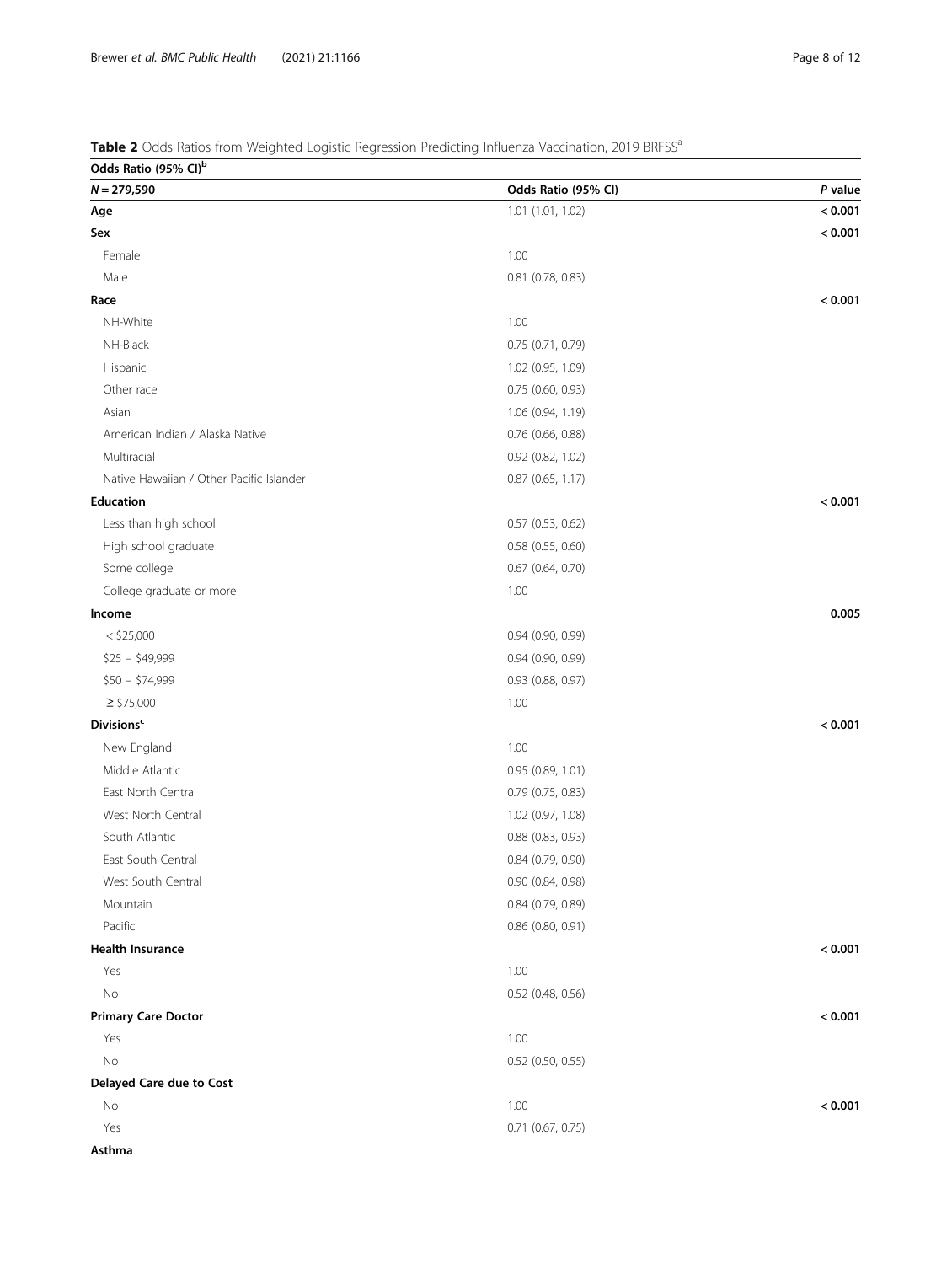Table 2 Odds Ratios from Weighted Logistic Regression Predicting Influenza Vaccination, 2019 BRFSS<sup>a</sup> (Continued)

Odds Ratio (95% CI)b

| $0.003$ nutro (2270 Ci) |                     |           |
|-------------------------|---------------------|-----------|
| $N = 279,590$           | Odds Ratio (95% CI) | $P$ value |
| No                      | 1.00                | < 0.001   |
| Yes                     | 1.20 (1.15, 1.26)   |           |
| <b>CVD</b>              |                     |           |
| No                      | 1.00                | < 0.001   |
| Yes                     | 1.13 (1.07, 1.19)   |           |
| Hypertension            |                     |           |
| No                      | 1.00                | < 0.001   |
| Yes                     | 1.25 (1.21, 1.30)   |           |
| BMI                     |                     | 0.285     |
| Normal/under            | 1.00                |           |
| Overweight              | 0.97 (0.93, 1.01)   |           |
| Obese                   | 0.98 (0.94, 1.02)   |           |
| Cancer                  |                     | < 0.001   |
| No                      | 1.00                |           |
| Yes                     | 1.34 (1.28, 1.40)   |           |
| <b>Diabetes</b>         |                     | < 0.001   |
| No                      | 1.00                |           |
| Yes                     | 1.40 (1.33, 1.47)   |           |
|                         |                     |           |

Notes: Boldface indicates statistical significance  $p < 0.05$ <br><sup>a</sup> Includes data from the 2019 BRFSS annual survey. Analysis excludes US territories

<sup>b</sup> Data represent odds ratios (95% confidence intervals)

<sup>c</sup> New England division includes: Connecticut, Maine, Massachusetts, New Hampshire, Rhode Island, and Vermont. Middle Atlantic includes: New Jersey, New York, and Pennsylvania. East North Central division includes: Indiana, Illinois, Michigan, Ohio, and Wisconsin. West North Central division includes: Iowa, Kansas, Minnesota, Missouri, Nebraska, North Dakota, and South Dakota. South Atlantic division includes: Delaware, District of Columbia, Florida, Georgia, Maryland, North Carolina, South Carolina, Virginia, and West Virginia. East South Central division includes: Alabama, Kentucky, Mississippi, and Tennessee. West South Central division includes: Arkansas, Louisiana, Oklahoma, and Texas. Mountain division includes: Arizona, Colorado, Idaho, New Mexico, Montana, Utah, Nevada, and Wyoming. Pacific division includes: Alaska, California, Hawaii, Oregon, and Washington

vaccine hesitancy and the persistence of racial and ethnic care disparities. However, it is critical to note that issues of influenza vaccine hesitancy are also related to structural inequities in access to care. Strategies that have demonstrated success in responding to the complex issue of vaccine hesitancy and increased influenza vaccine uptake indicate the importance of multi-component interventions [[17](#page-11-0)]. When patients have access to a primary care clinician, an emphasis on conversations with healthcare clinicians about the health benefit and importance of influenza vaccination, with acknowledgments of concerns and side effects helps to increase uptake while also fostering trust between patients and healthcare providers, which is of particular benefit to African American and Latina/o populations [\[18](#page-11-0)]. Linguistically-relevant, dialogue-based interventions used along with lowering out-of-pocket cost, standing orders, reminder systems for provider and client, community vaccine programs and other community-based interventions all have proven to increase vaccine uptake [[19](#page-11-0)].

While this study is strengthened by the size of the cohort, which surveys a nationally representative sample of the U.S. adult population, a limitation is its generalizability beyond the adult population and racial/ ethnic groups sampled through the BRFSS. As an additional limitation, understanding racial and ethnic differences in vaccination can be complicated by important heterogeneity within racial or ethnic subgroups—for example, in the heterogenous subgroups classified as Asian—which can mask differences within subgroups and lead to unaddressed structural inequities in these groups. Moreover, the BRFSS is a telephone survey that relies on self-reported data to measure vaccination uptake [[20\]](#page-11-0). A strength of the BRFSS is the use of validated questions on influenza vaccine receipt [[21](#page-11-0)]. Additional studies are needed to capture data on populations that are not reached by landline telephone surveys.

#### Conclusion

There are multiple persistent structural inequities related to accessing care and paying for care that influence influenza vaccination rates for Black, Indigenous, people of color, low-income populations and other groups in the United States. Several strategies to mitigate these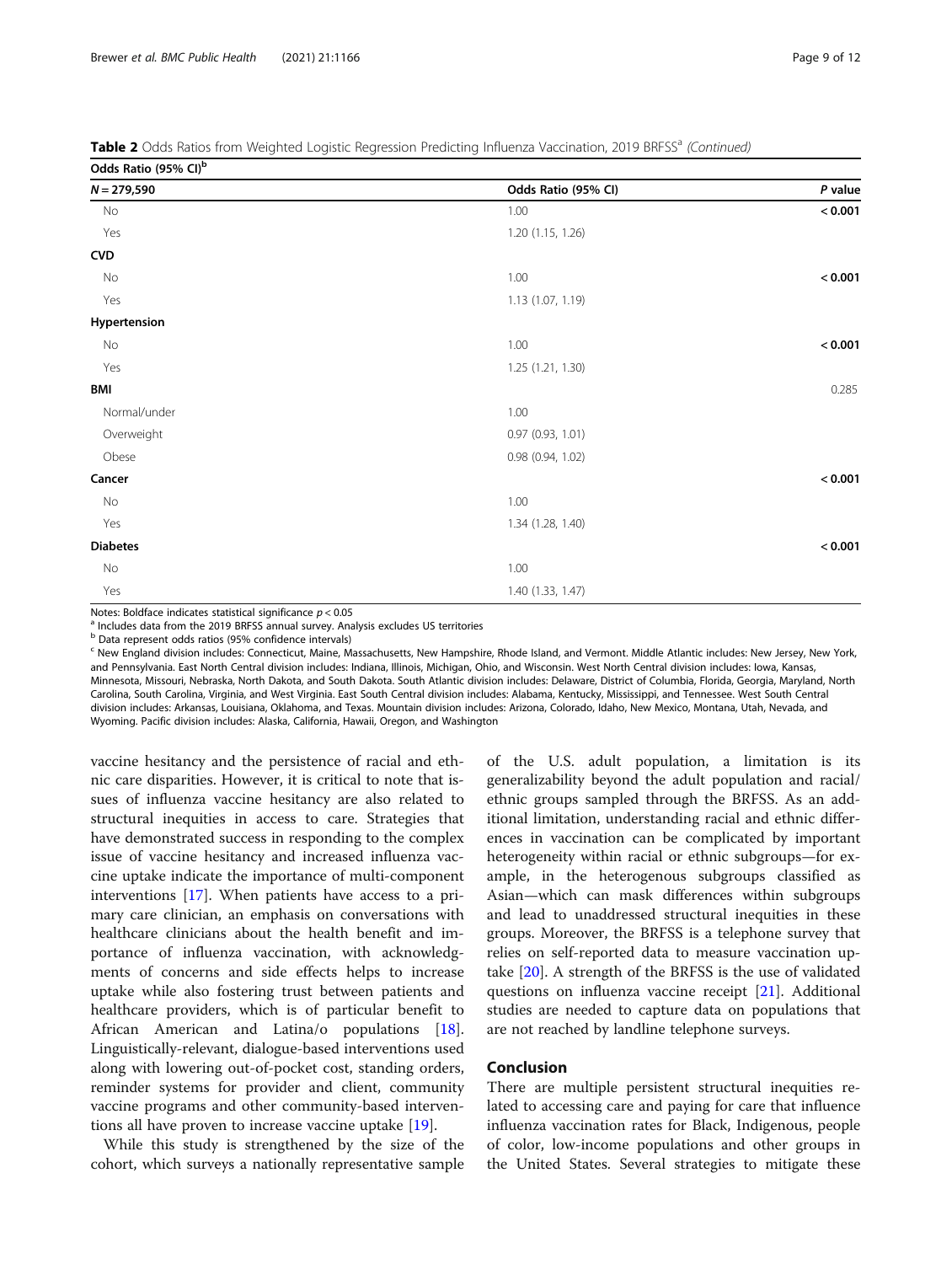<span id="page-9-0"></span>

|                          | NH White $N = 221,628$ NH Black $N$<br>555 |             | $= 20,$           | Hispanic $N = 18$ ,<br>896 | $\, \parallel$<br>Asian N<br>5516   | American Indian and Alaska Native N<br>4439 | Ш       | Native Hawaiian or Other Pacific Islander<br>N = 957 |         |
|--------------------------|--------------------------------------------|-------------|-------------------|----------------------------|-------------------------------------|---------------------------------------------|---------|------------------------------------------------------|---------|
|                          |                                            | P value     | P value           | P value                    | P value                             |                                             | P value |                                                      | P value |
|                          | OR (95% CI)                                | OR (95% CI) |                   | OR (95% CI)                | OR (95% CI)                         | OR (95% CI)                                 |         | OR (95% CI)                                          |         |
| Age                      |                                            | 0.001       | 0.001             | 0.001                      | 0.010                               |                                             | 0.002   |                                                      | 0.783   |
|                          | 1.02(1.01, 1.02)                           |             | 1.01 (1.01, 1.02) | 1.01 (1.01, 1.02)          | 1.01 (1.00, 1.02)                   | 1.02(1.01, 1.02)                            |         | 1.00 (0.98, 1.02)                                    |         |
| Sex                      |                                            | 0.001       | 0.016             | 0.001                      | 0.215                               |                                             | 0.011   |                                                      | 0.153   |
| Female                   | 1.00                                       | 1.00        |                   | 1.00                       | 1.00                                | 1.00                                        |         | 1.00                                                 |         |
| Male                     | 0.79 (0.77, 0.82)                          |             | 0.88 (0.79, 0.98) | 0.80 (0.71, 0.91)          | 0.87 (0.70, 1.08)                   | 0.72(0.55, 0.93)                            |         | 0.68 (0.40, 1.15)                                    |         |
| Education                |                                            | 0.001       | 0.001             | 0.007                      | 0.096                               |                                             | 0.024   |                                                      | 0.476   |
| Less than high school    | 0.42 (0.38, 0.46)                          |             | 0.75 (0.60, 0.93) | 0.79 (0.65, 0.96)          | 1.46 (0.62, 3.43)                   | 0.75 (0.46, 1.20)                           |         | 0.46 (0.16, 1.34)                                    |         |
| High school graduate     | 0.54 (0.51, 0.56)                          |             | 0.71 (0.61, 0.83) | 0.68 (0.57, 0.81)          | 0.74(0.54, 1.02)                    | 0.59 (0.40, 0.88)                           |         | 0.90 (0.42, 1.92)                                    |         |
| Some college             | 0.64 (0.61, 0.66)                          |             | 0.80 (0.69, 0.91) | 0.77 (0.65, 0.92)          | 0.78(0.57, 1.05)                    | 0.59 (0.41, 0.85)                           |         | 0.74(0.37, 1.51)                                     |         |
| College graduate or more | 1.00                                       | 1.00        |                   | 1.00                       | 1.00                                | 1.00                                        |         | 1.00                                                 |         |
| Income                   |                                            | 0.001       | 0.156             | 0.331                      | 0.259                               |                                             | 0.933   |                                                      | 0.724   |
| $<$ \$25,000             | 0.89 (0.84, 0.93)                          |             | 1.01 (0.86, 1.20) | 1.18 (0.99, 1.40)          | 0.86 (0.62, 1.20)                   | 1.12(0.77, 1.62)                            |         | 1.22 (0.62, 2.39)                                    |         |
| $$25 - $49,999$          | 0.93 (0.88, 0.97)                          |             | 1.09 (0.93, 1.28) | 1.08 (0.91, 1.29)          | 0.72(0.52, 0.99)                    | 1.10 (0.72, 1.68)                           |         | 1.30 (0.67, 2.53)                                    |         |
| $$50 - $74,999$          | 0.92 (0.88, 0.97)                          |             | 0.89 (0.74, 1.06) | 1.07 (0.86, 1.32)          | 0.88 (0.63, 1.21)                   | 1.14(0.70, 1.84)                            |         | 1.64 (0.66, 4.09)                                    |         |
| $\ge$ \$75,000           | 1.00                                       | $1.00$      |                   | 1.00                       | 1.00                                | 1.00                                        |         | 1.00                                                 |         |
| Divisions <sup>b</sup>   |                                            | 0.001       | 0.001             | 0.001                      | 0.949                               |                                             | 0.003   |                                                      | 0.173   |
| New England              | 1.00                                       | 1.00        |                   | 1.00                       | 1.00                                | 1.00                                        |         | 0.001                                                |         |
| Middle Atlantic          | 0.96 (0.90, 1.03)                          |             | 0.85 (0.66, 1.10) | 0.95 (0.76, 1.20)          | 0.86(0.57, 1.31)                    | 3.04)<br>1.28 (0.54,                        |         | 0.380.09, 1.53)                                      |         |
| East North Central       | 0.81 (0.76, 0.85)                          |             | 0.57 (0.45, 0.73) | 0.75 (0.60, 0.93)          | 1.14 (0.76, 1.71)                   | 0.92 (0.42, 2.03)                           |         | 0.45 (0.09, 2.40)                                    |         |
| West North Central       | 1.03 (0.98, 1.09)                          |             | 0.90 (0.69, 1.17) | 0.97 (0.77, 1.21)          | 1.08(0.72, 1.60)                    | 1.69 (0.85, 3.34)                           |         | 1.92 (0.48, 7.73)                                    |         |
| South Atlantic           | 0.93 (0.88, 0.99)                          |             | 0.75 (0.60, 0.93) | 0.68 (0.53, 0.87)          | 1.02(0.68, 1.53)                    | 1.14(0.57, 2.27)                            |         | 0.89 (0.25, 3.09)                                    |         |
| East South Central       | 0.86 (0.80, 0.92)                          |             | 0.72(0.57, 0.91)  | 1.32 (0.87, 1.99)          | 0.84 (0.36, 1.94)                   | 1.01 (0.48, 2.13)                           |         | 0.42(0.11, 1.17)                                     |         |
| West South Central       | 0.87 (0.80, 0.95)                          |             | 0.79 (0.60, 1.04) | 1.00 (0.78, 1.28)          | 0.95 (0.57, 1.58)                   | 1.43 (0.68, 2.98)                           |         | 0.89 (0.17, 4.53)                                    |         |
| Mountain                 | 0.84 (0.79, 0.89)                          |             | 0.72(0.53, 1.00)  | 0.81 (0.66, 0.98)          | 0.92(0.58, 1.46)                    | 2.14 (1.10, 4.19)                           |         | 0.31 (0.09, 1.03)                                    |         |
| Pacific                  | 0.84 (0.78, 0.90)                          |             | 0.67 (0.49, 0.91) | 0.82 (0.68, 1.00)          | 1.04(0.73, 1.46)                    | 1.40 (0.68, 2.88)                           |         | 0.62 (0.24, 1.63)                                    |         |
| Health Insurance         |                                            | 0.001       | 0.001             | $\frac{5}{3}$              | 0.049                               |                                             | 0.001   |                                                      | 0.152   |
| Yes                      | 0.00                                       | 1.00        |                   | 1.00                       | 1.00                                | 1.00                                        |         | 1.00                                                 |         |
| $\frac{1}{2}$            | 0.41 (0.38, 0.44)                          |             | 0.61 (0.49, 0.76) | 0.59 (0.50, 0.69)          | 0.63 (0.40, 0.99)                   | 0.45 (0.28, 0.71)                           |         | 0.54 (0.23, 1.26)                                    |         |
| Primary Care Doctor      |                                            | 0.001       | 0.001             | 0.001                      | 0.001                               |                                             | 0.001   |                                                      | 0.001   |
| Yes                      | 1.00                                       | 1.00        |                   | 1.00                       | 1.00                                | 1.00                                        |         | 1.00                                                 |         |
| $\stackrel{\circ}{\geq}$ | 0.49 (0.47, 0.52)                          |             | 0.53 (0.45, 0.63) | 0.54 (0.47, 0.63)          | 0.56 (0.42, 0.74) 0.60 (0.45, 0.81) |                                             |         | 0.23 (0.12, 0.44)                                    |         |

Table 3 Odds Ratios from Weighted Logistic Regression Predicting Influenza Vaccination by Race/Ethnicity, 2019 BRFSS<sup>a</sup> Table 3 Odds Ratios from Weighted Logistic Regression Predicting Influenza Vaccination by Race/Ethnicity, 2019 BRFSS°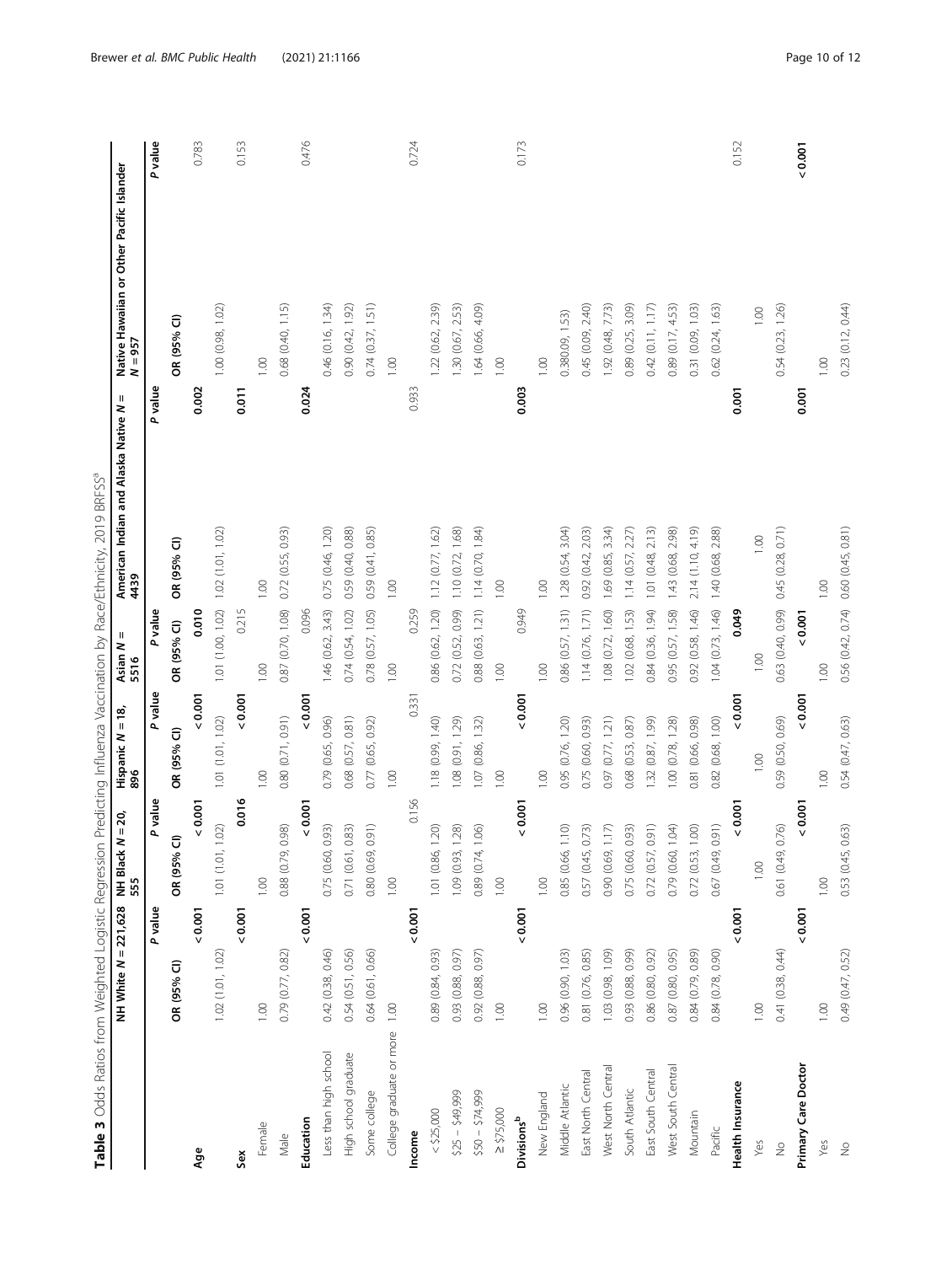|                                                                                                                                                                                                                                                                                                                                                                                  | NH White $N = 221,628$ | $N = 20,$<br>NH Black /<br>555 | Hispanic N = 18,<br>896 | $\sf II$<br>Asian N<br>5516            | Ш<br>American Indian and Alaska Native N<br>4439 | Native Hawaiian or Other Pacific Islander<br>$N = 957$ |
|----------------------------------------------------------------------------------------------------------------------------------------------------------------------------------------------------------------------------------------------------------------------------------------------------------------------------------------------------------------------------------|------------------------|--------------------------------|-------------------------|----------------------------------------|--------------------------------------------------|--------------------------------------------------------|
| Delayed Care due to Cost                                                                                                                                                                                                                                                                                                                                                         | 0.001                  | 0.003                          | 0.001                   | 0.145                                  | 0.040                                            | 0.971                                                  |
| $\stackrel{\circ}{\geq}$                                                                                                                                                                                                                                                                                                                                                         | 1.00                   | 1.00                           | 1.00                    | 0.00                                   | 001                                              | 0.00                                                   |
| Yes                                                                                                                                                                                                                                                                                                                                                                              | 0.73 (0.68, 0.77)      | 0.92)<br>0.79 (0.68,           | 0.65 (0.55, 0.76)       | 0.76(0.52, 1.10)                       | 0.70 (0.50, 0.98)                                | 0.98 (0.41, 2.36)                                      |
| Asthma                                                                                                                                                                                                                                                                                                                                                                           | 0.001                  | 0.001                          | 0.018                   | 0.457                                  | 0.017                                            | 0.901                                                  |
| $\frac{1}{2}$                                                                                                                                                                                                                                                                                                                                                                    | 0.00                   | 1.00                           | 001                     | 0.00                                   | 0.00                                             | 0.00                                                   |
| Yes                                                                                                                                                                                                                                                                                                                                                                              | 1.20 (1.14, 1.26)      | 1.50)<br>1.29(1.12)            | 1.23 (1.04, 1.45)       | $1.14(0.80, 1.62)$ $1.56(1.08, 2.25)$  |                                                  | 1.04(0.57, 1.91)                                       |
| 9S                                                                                                                                                                                                                                                                                                                                                                               | 0.001                  | 0.377                          | 0.158                   | 0.127                                  | 0.078                                            | 0.202                                                  |
| $\frac{1}{2}$                                                                                                                                                                                                                                                                                                                                                                    | 00.1                   | 1.00                           | 001                     | 001                                    | 0.001                                            | 0.00                                                   |
| Yes                                                                                                                                                                                                                                                                                                                                                                              | 1.13 (1.07, 1.20)      | 1.08(0.91, 1.27)               | 1.19(0.94, 1.51)        | 1.55 (0.88, 2.72) 1.41 (0.96, 2.07)    |                                                  | 1.61 (0.78, 3.34)                                      |
| Hypertension                                                                                                                                                                                                                                                                                                                                                                     | 0.001                  | 0.001                          | 0.060                   | 0.070                                  | 0.195                                            | 0.165                                                  |
| $\frac{1}{2}$                                                                                                                                                                                                                                                                                                                                                                    | 1.00                   | 1.00                           | 001                     | 0.00                                   | 0.00                                             | 0.00                                                   |
| Yes                                                                                                                                                                                                                                                                                                                                                                              | 1.27(1.23, 1.32)       | 1.44<br>1.28(1.14,             | 1.15 (0.99, 1.34)       | 1.31 (0.98, 1.77) 1.22 (0.90, 1.65)    |                                                  | 1.48 (0.85, 2.58)                                      |
| <b>INI</b>                                                                                                                                                                                                                                                                                                                                                                       | 0.235                  | 0.910                          | 0.627                   | 0.412                                  | 0.174                                            | 0.469                                                  |
| Normal/under                                                                                                                                                                                                                                                                                                                                                                     | 1.00                   | 1.00                           | 001                     | 0.00                                   | 0.00                                             | 0.00                                                   |
| Overweight                                                                                                                                                                                                                                                                                                                                                                       | 0.96(0.93, 1.01)       | 1.14<br>0.98 (0.85,            | 1.07 (0.92, 1.24)       | 0.86 (0.68, 1.09)                      | 0.70(0.49, 1.02)                                 | 0.72(0.34, 1.49)                                       |
| Obese                                                                                                                                                                                                                                                                                                                                                                            | 0.98(0.94, 1.02)       | 1.12)<br>0.98 (0.84,           | 1.02 (0.88, 1.18)       | 1.02 (0.72, 1.45)                      | 0.86 (0.62, 1.18)                                | 0.99 (0.48, 2.05)                                      |
| Cancer                                                                                                                                                                                                                                                                                                                                                                           | 0.001                  | 0.001                          | 0.046                   | 0.568                                  | 0.751                                            | 0.423                                                  |
| $\frac{1}{2}$                                                                                                                                                                                                                                                                                                                                                                    | 1.00                   | 1.00                           | 001                     | 0.00                                   | 1.00                                             | 0.00                                                   |
| Yes                                                                                                                                                                                                                                                                                                                                                                              | 1.33 (1.27, 1.39)      | 1.49 (1.24, 1.80)              | 1.28 (1.00, 1.64)       | 1.25 (0.58, 2.67) 0.93 (0.59, 1.47)    |                                                  | 1.49 (0.56, 3.98)                                      |
| <b>Diabetes</b>                                                                                                                                                                                                                                                                                                                                                                  | 0.001                  | 0.001                          | 0.004                   | 0.444                                  | 0.131                                            | 0.663                                                  |
| $\frac{1}{2}$                                                                                                                                                                                                                                                                                                                                                                    | 0.00                   | 1.00                           | 1.00                    | 1.00                                   | 1.00                                             | 1.00                                                   |
| Yes                                                                                                                                                                                                                                                                                                                                                                              | 1.42(1.34, 1.50)       | 1.73)<br>1.51(1.32)            | 1.30 (1.09, 1.56)       | $1.17(0.78, 1.76)$ 1.33 $(0.92, 1.93)$ |                                                  | 0.86 (0.44, 1.68)                                      |
| <sup>b</sup> New England division includes: Connecticut, Maine, Massachusetts, Mew Hampshire, Rhode Island, and Vermont. Middle Atlantic includes: New Jersey, New York, and Pennsylvania. East North Central<br><sup>a</sup> Includes data from the 2019 BRFSS annual survey. Analysis excludes US territories<br>Notes: Boldface indicates statistical significance $p < 0.05$ |                        |                                |                         |                                        |                                                  |                                                        |

Table 3 Odds Ratios from Weighted Logistic Regression Predicting Influenza Vaccination by Race/Ethnicity, 2019 BRFSS<sup>a</sup> (Continued) Table 3 Odds Ratios from Weighted Logistic Regression Predicting Influenza Vaccination by Race/Ethnicity, 2019 BRFSS<sup>a</sup> (Co*ntinued*)

Noes: Boldfice indicates statistical significance  $p < 0.05$ <br>a in dues data rom the 2019 BRFS annual survey. Analysis excludes US territories Roode Island, and Vermont. Middle Atlantic includes: New Jessy, new ............. division includes: Indiana, Illinois, Michigan, Ohio, and Wisconsin. West North Central division includes: Iowa, Kansas, Minnesota, Missouri, Nebraska, North Dakota, and South Dakota. South Atlantic division includes: Delaware, District of Columbia, Florida, Georgia, Maryland, North Carolina, South Carolina, Virginia, and West Virginia. East South Central division includes: Alabama, Kentucky, Mississippi, and Tennessee. West South Central division includes: Arkansas, Louisiana, Oklahoma, and Texas. Mountain division includes: Arizona, Colorado, Idaho, New Mexico, Montana, Utah, Nevada, and Wyoming. Pacific division includes: Alaska, California, Hawaii, Oregon, and Washington